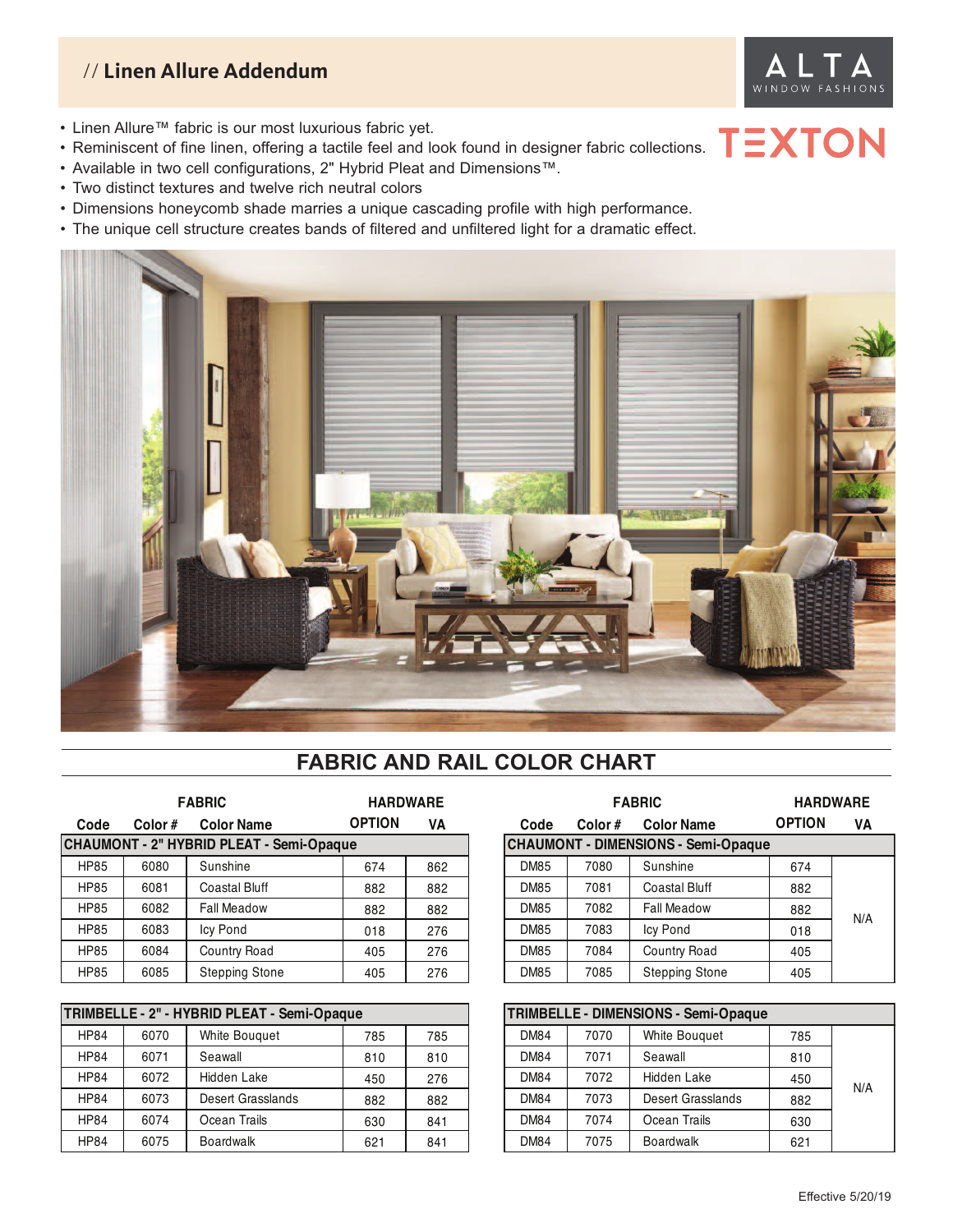### // **Linen Allure Addendum**

### **LINEN ALLURE – DIMENSIONS**

| <b>WIDTH TO:</b>  | 24"   | 30" | 36" | 42"  | 48"  | 54"  | 60"  | 66"  | 72"  | 84"  | 96"  | 108" | 120" |
|-------------------|-------|-----|-----|------|------|------|------|------|------|------|------|------|------|
| <b>HEIGHT TO:</b> |       |     |     |      |      |      |      |      |      |      |      |      |      |
| 36"               | \$310 | 347 | 390 | 436  | 482  | 526  | 568  | 616  | 659  | 752  | 857  | 950  | 1051 |
| 42"               | 333   | 376 | 427 | 480  | 531  | 582  | 628  | 680  | 733  | 839  | 950  | 1058 | 1166 |
| 48"               | 363   | 414 | 475 | 533  | 586  | 644  | 699  | 763  | 823  | 945  | 1071 | 1196 | 1325 |
| 54"               | 384   | 439 | 505 | 572  | 636  | 697  | 761  | 830  | 892  | 1028 | 1164 | 1306 | 1444 |
| 60"               | 421   | 467 | 542 | 616  | 682  | 751  | 818  | 894  | 968  | 1115 | 1263 | 1412 | 1562 |
| 66"               | 439   | 496 | 574 | 650  | 731  | 804  | 878  | 957  | 1037 | 1196 | 1361 | 1524 | 1688 |
| 72"               | 467   | 535 | 620 | 701  | 786  | 871  | 950  | 1041 | 1122 | 1301 | 1481 | 1654 | 1837 |
| 78"               | 492   | 559 | 650 | 742  | 834  | 924  | 1009 | 1104 | 1196 | 1382 | 1575 | 1762 |      |
| 84"               | 512   | 590 | 687 | 786  | 880  | 972  | 1064 | 1166 | 1263 | 1467 | 1665 |      |      |
| 90"               | 542   | 627 | 733 | 832  | 936  | 1039 | 1140 | 1249 | 1352 | 1570 | 1784 |      |      |
| 96"               | 559   | 650 | 763 | 873  | 984  | 1090 | 1196 | 1313 | 1423 | 1647 |      |      |      |
| 108"              | 605   | 706 | 834 | 956  | 1080 | 1200 | 1317 | 1444 | 1566 |      |      |      |      |
| 120"              | 648   | 770 | 903 | 1037 | 1203 | 1304 | 1437 | 1578 | 1709 |      |      |      |      |

### **LINEN ALLURE – HYBRID PLEAT**

| WIDTH TO:         | 18"   | 24" | 28" | 32" | 36"  | 42"  | 48"  | 54"  | 60"  | 66"  | 72"  | 78"  | 84"  | 90"  | 96"  | 108" | 120" |
|-------------------|-------|-----|-----|-----|------|------|------|------|------|------|------|------|------|------|------|------|------|
| <b>HEIGHT TO:</b> |       |     |     |     |      |      |      |      |      |      |      |      |      |      |      |      |      |
| 30"               | \$384 | 398 | 436 | 455 | 475  | 529  | 563  | 604  | 634  | 763  | 804  | 853  | 894  | 929  | 973  | 1163 | 1357 |
| 36"               | 398   | 406 | 453 | 475 | 499  | 554  | 595  | 639  | 680  | 812  | 858  | 911  | 952  | 996  | 1042 | 1242 | 1447 |
| 42"               | 406   | 443 | 473 | 490 | 524  | 579  | 623  | 673  | 713  | 862  | 911  | 968  | 1009 | 1058 | 1108 | 1325 | 1545 |
| 48"               | 420   | 455 | 485 | 515 | 545  | 609  | 694  | 710  | 754  | 906  | 966  | 1023 | 1072 | 1122 | 1172 | 1410 | 1635 |
| 54"               | 429   | 475 | 503 | 533 | 565  | 632  | 710  | 738  | 793  | 957  | 1012 | 1078 | 1131 | 1191 | 1242 | 1481 | 1722 |
| 61"               | 436   | 489 | 528 | 563 | 593  | 664  | 754  | 784  | 827  | 1009 | 1067 | 1147 | 1207 | 1271 | 1322 | 1570 | 1824 |
| 66"               | 475   | 524 | 568 | 604 | 632  | 692  | 759  | 807  | 867  | 1058 | 1113 | 1193 | 1251 | 1322 | 1382 | 1646 | 1911 |
| 73"               | 478   | 540 | 582 | 620 | 650  | 719  | 777  | 851  | 911  | 1108 | 1172 | 1258 | 1327 | 1401 | 1455 | 1730 |      |
| 78"               | 554   | 625 | 673 | 722 | 774  | 842  | 913  | 998  | 1072 | 1147 | 1217 | 1301 | 1371 | 1451 | 1520 | 1807 |      |
| 84"               | 568   | 643 | 694 | 742 | 793  | 869  | 952  | 1042 | 1113 | 1193 | 1272 | 1357 | 1432 | 1515 | 1591 |      |      |
| 90"               | 582   | 664 | 713 | 774 | 818  | 903  | 982  | 1076 | 1161 | 1240 | 1325 | 1417 | 1495 | 1580 | 1656 |      |      |
| 96"               | 595   | 683 | 735 | 793 | 848  | 929  | 1018 | 1117 | 1202 | 1290 | 1375 | 1470 | 1552 | 1640 |      |      |      |
| 108"              | 648   | 752 | 814 | 883 | 952  | 1053 | 1161 | 1272 | 1375 | 1476 | 1582 | 1695 |      |      |      |      |      |
| 120"              | 697   | 814 | 899 | 977 | 1057 | 1172 | 1295 | 1426 | 1547 | 1667 | 1789 |      |      |      |      |      |      |

## **VERTICAL APPLICATION – LINEN ALLURE – HYBRID PLEAT**

| <b>WIDTH TO:</b>  | 24"   | 30"  | 36"  | 42"  | 48"  | 54"  | 60"  | 66"  | 72"  | 84"  | 96"  | 108" | 120" |
|-------------------|-------|------|------|------|------|------|------|------|------|------|------|------|------|
| <b>HEIGHT TO:</b> |       |      |      |      |      |      |      |      |      |      |      |      |      |
| 36"               | \$908 | 1083 | 1087 | 1149 | 1191 | 1271 | 1317 | 1539 | 1600 | 1711 | 1794 | 2090 | 2355 |
| 42"               | 1026  | 1103 | 1127 | 1182 | 1240 | 1302 | 1363 | 1591 | 1654 | 1780 | 1860 | 2143 | 2424 |
| 48"               | 1076  | 1138 | 1157 | 1251 | 1363 | 1380 | 1426 | 1697 | 1739 | 1874 | 1971 | 2259 | 2592 |
| 54"               | 1117  | 1207 | 1216 | 1302 | 1416 | 1423 | 1478 | 1752 | 1810 | 1936 | 2029 | 2344 | 2649 |
| 60"               | 1122  | 1242 | 1246 | 1363 | 1470 | 1476 | 1531 | 1805 | 1865 | 2015 | 2123 | 2449 | 2767 |
| 66"               | 1207  | 1317 | 1322 | 1396 | 1470 | 1506 | 1561 | 1865 | 1914 | 2058 | 2190 | 2523 | 2852 |
| 72"               | 1235  | 1375 | 1375 | 1456 | 1497 | 1580 | 1637 | 1966 | 2005 | 2190 | 2320 | 2649 | 3001 |
| 78"               | 1426  | 1561 | 1585 | 1654 | 1715 | 1796 | 1865 | 1959 | 2014 | 2180 | 2332 | 2677 | 3020 |
| 84"               | 1467  | 1601 | 1631 | 1706 | 1780 | 1865 | 1934 | 2029 | 2098 | 2268 | 2435 | 2794 | 3137 |
| 90"               | 1520  | 1661 | 1667 | 1741 | 1814 | 1916 | 2003 | 2098 | 2173 | 2344 | 2526 | 2896 | 3255 |
| 96"               | 1550  | 1706 | 1715 | 1789 | 1860 | 1978 | 2054 | 2150 | 2238 | 2419 | 2594 | 2976 | 3360 |
| 108"              | 1715  | 1911 | 1916 | 2010 | 2109 | 2229 | 2364 | 2473 | 2581 | 2806 | 3032 | 3466 | 3897 |
| 120"              | 1840  | 2070 | 2148 | 2259 | 2373 | 2518 | 2654 | 2802 | 2928 | 3176 | 3441 | 3927 | 4396 |

**See main Honeycomb section for option surcharges.**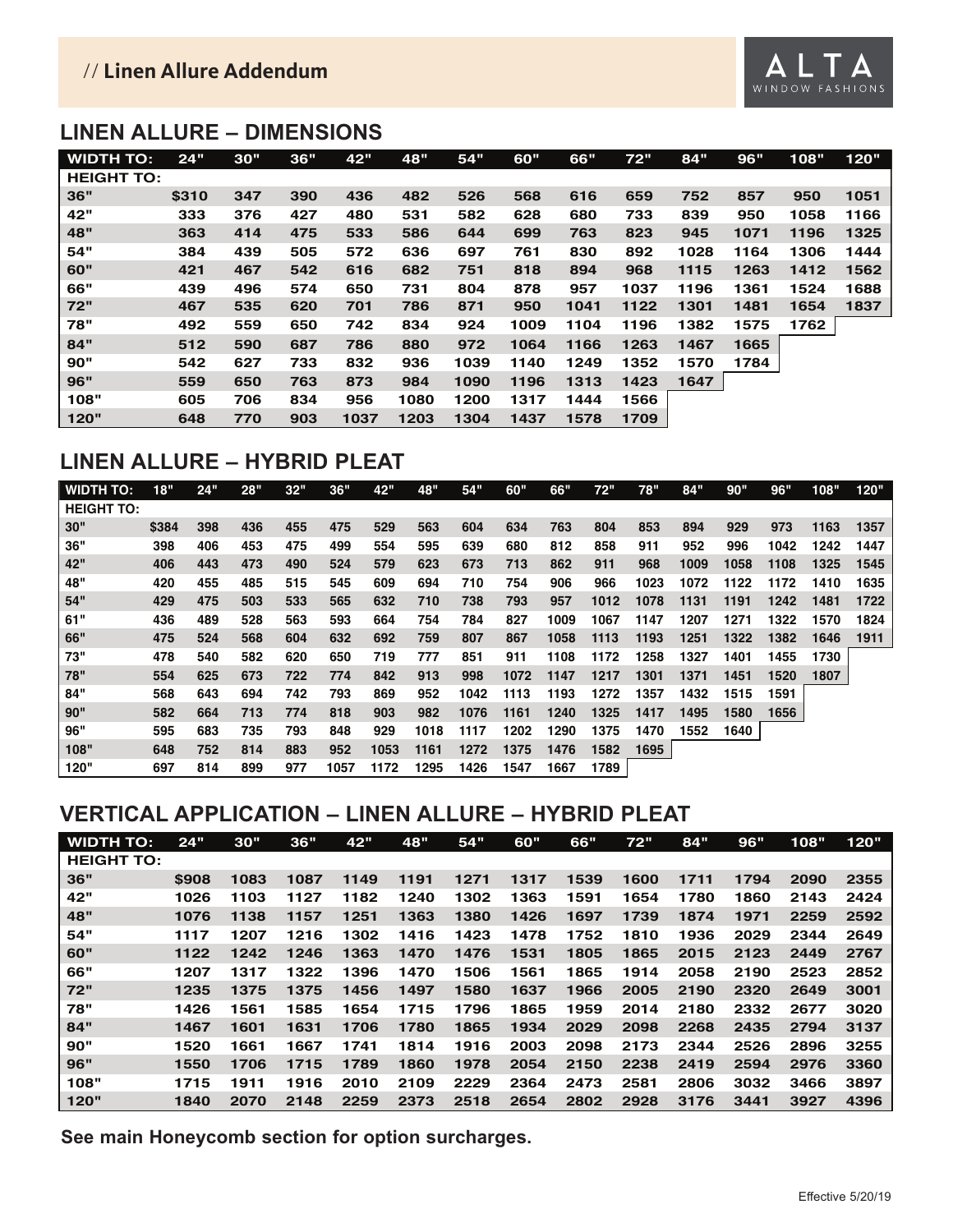### **LINEN ALLURE DIMENSIONS – SIZE SPECIFICATIONS BY CONFIGURATION**

|                                              | <b>Cordless Lift</b>                         |             |                              |
|----------------------------------------------|----------------------------------------------|-------------|------------------------------|
|                                              |                                              |             |                              |
| <b>Cordless Lift System</b>                  | Min Width (net)                              | 16"         | <b>TriLight Shades - Co</b>  |
|                                              | Max Width                                    | 120"        |                              |
|                                              | Max Width - End Mount                        | 42"         |                              |
|                                              | Min Height                                   | 12"         |                              |
|                                              | Max Height                                   | 84"         |                              |
|                                              | Max Area (Sq/Ft)                             | 48          |                              |
| Cordless Lift System - Top-Down/ Bottom-Up   | Min Width (net)                              | 16"         | <b>TriLight Shades - Co</b>  |
|                                              | Max Width                                    | 120"        |                              |
|                                              | Max Width - End Mount                        | 42"         |                              |
|                                              | Min Height                                   | 12"         |                              |
|                                              | Max Height                                   | 84"         |                              |
|                                              | Max Area (Sq/Ft)                             | 48          |                              |
|                                              |                                              |             |                              |
| Cordless Lift - Two-On-One Headrail          | Min Width (per panel) (net)                  | 16"         |                              |
|                                              | Min Width (overall)                          | 32"         |                              |
|                                              | Max Width (per panel)                        | 104"        | <b>TriLight Shades - Co</b>  |
|                                              | Max Width (overall)<br>Min Height            | 144"<br>12" |                              |
|                                              | Max Height                                   | 84"         |                              |
|                                              | Max Area (Sq/Ft)                             | 48          |                              |
|                                              |                                              |             |                              |
| Cordless Lift - Three-On-One Headrail        | Min Width (per panel) (net)                  | 16"         |                              |
|                                              | Min Width (overall)                          | 48"         |                              |
|                                              | Max Width (per panel)                        | 104"        |                              |
|                                              | Max Width (overall)                          | 144"        |                              |
|                                              | Min Height                                   | 12"         | <b>Vertical Application</b>  |
|                                              | Max Height                                   | 84"         |                              |
|                                              | Max Area (Sq/Ft)                             | 48          |                              |
|                                              | <b>Cordless Lift &amp; Lock</b>              |             |                              |
|                                              |                                              |             |                              |
| <b>Cordless Lift &amp; Lock</b>              | Min Width (net)                              | $9 - 1/2"$  |                              |
|                                              | Max Width                                    | 84"         |                              |
|                                              | Max Width - End Mount                        | 48"         |                              |
|                                              | Min Height                                   | 12"         |                              |
|                                              | Max Height                                   | 84"         | RemoteLift 2.0               |
|                                              | Max Area (Sq/Ft)                             | 39          |                              |
| Cordless Lift & Lock - Two-on-One Headrail   | Min Width (per panel) (net)                  | $9 - 1/2"$  |                              |
|                                              | Min Width (overall)                          | 20"         |                              |
|                                              | Max Width (per panel)                        | 84"         |                              |
|                                              | Max Width (overall)                          | 144"        |                              |
|                                              | Min Height                                   | 12"         | Width to:<br>24"<br>30       |
|                                              | Max Height                                   | 84"         |                              |
|                                              | Max Area (Sq/Ft) (per panel)                 | 39          | 108"<br>108                  |
|                                              |                                              |             |                              |
| Cordiess Lift & Lock - Three-on-One Headrail | Min Width (per panel) (net)                  | $9 - 1/2"$  | <b>Simplicity Motorizati</b> |
|                                              | Min Width (overall)                          | 30"         |                              |
|                                              | Max Width (per panel)                        | 84"         |                              |
|                                              | Max Width (overall)                          | 144"<br>12" |                              |
|                                              | Min Height                                   | 84"         |                              |
|                                              | Max Height<br>Max Area (Sq/Ft) (per panel)   | 39          |                              |
|                                              |                                              |             |                              |
| Cordless Lift & Lock - Top-Down/ Bottom-Up   | Min Width (net)                              |             |                              |
|                                              | Max Width                                    |             | <b>Simplicity Recharge</b>   |
|                                              | Max Width - End Mount                        | N/A         | - Two-on-One Headı           |
|                                              | Min Height                                   |             |                              |
|                                              | Max Height                                   |             |                              |
|                                              | Max Area (Sq/Ft)                             |             |                              |
|                                              | <b>Continuous Cord Loop</b>                  |             |                              |
|                                              |                                              |             |                              |
| <b>Continuous Cord Loop</b>                  | Min Width (net)                              | 18"         | 24"<br>Width to:<br>30'      |
|                                              | Max Width                                    | 120"<br>42" |                              |
|                                              | Max Width - End Mount                        | 12"         | 96"<br>96"                   |
|                                              | Min Height<br>Max Height                     | 120"        |                              |
|                                              | Max Area (Sq/Ft)                             | 60          |                              |
|                                              |                                              |             | <b>ORDERI</b>                |
| Continuous Cord Loop - Top-Down/Bottom-Up    | Min Width (net)                              |             |                              |
|                                              | Max Width                                    |             | Due to th                    |
|                                              | Max Width - End Mount                        | N/A         | headrail                     |
|                                              | Min Height                                   |             | minimum                      |
|                                              | Max Height                                   |             | to your c                    |
|                                              | Max Area (Sq/Ft)                             |             |                              |
|                                              |                                              |             | Linen All                    |
| Continuous Cord Loop - Two-On-One Headrail   | Min Width (per panel) (net)                  | 18"<br>36"  | Specialty                    |
|                                              | Min Width (overall)<br>Max Width (per panel) | 102"        |                              |
|                                              | Max Width (overall)                          | 144"        |                              |
|                                              | Min Height                                   | 12"         |                              |
|                                              | Max Height                                   | 120"        |                              |

Max Area (Sq/Ft) 60

#### **TriLight Shades**

| TriLight Shades - Continuous Cord Loop | Min Width (net)                                                                                                                        |             |
|----------------------------------------|----------------------------------------------------------------------------------------------------------------------------------------|-------------|
|                                        | Max Width                                                                                                                              |             |
|                                        | Max Width - End Mount                                                                                                                  |             |
|                                        | Min Height                                                                                                                             | N/A         |
|                                        | Max Height                                                                                                                             |             |
|                                        | Max Area (Sq/Ft)                                                                                                                       |             |
|                                        |                                                                                                                                        |             |
| <b>TriLight Shades - Cordless</b>      | Min Width (net)                                                                                                                        | 16"         |
|                                        | Max Width                                                                                                                              | $84" - 96"$ |
|                                        | Max Width - End Mount                                                                                                                  | 42"         |
|                                        | Min Height                                                                                                                             | 12"         |
|                                        | Max Height                                                                                                                             | 84"         |
|                                        | Max Area (Sq/Ft)                                                                                                                       | 48          |
|                                        | * The fabric (bottom panel) max width can be<br>reduced by the ordered PLE fabric (top panel), if<br>$PLE$ max width $<$ HC max width. |             |
| TriLight Shades - Cordless Lift & Lock | Min Width (net)                                                                                                                        | 9.5"        |
|                                        | Max Width                                                                                                                              | 84"         |
|                                        | Max Width - End Mount                                                                                                                  | 42"         |
|                                        | Min Height                                                                                                                             | 12"         |
|                                        | Max Height                                                                                                                             | 84"         |
|                                        | Max Area (Sq/Ft)                                                                                                                       | 39          |
|                                        |                                                                                                                                        |             |
|                                        |                                                                                                                                        |             |

#### **Vertical Application**

|                  | Side Stack /<br><b>Split Stack</b> |
|------------------|------------------------------------|
| Min Width        |                                    |
| Max Width        |                                    |
| Min Heiaht       | N/A                                |
| Max Height       |                                    |
| Max Area (Sq/Ft) |                                    |

### **Motorization Options**

**RemoteLift 2.0** Min Width (Net) 18"

| Min Width (net)       | 18"  |
|-----------------------|------|
| Max Width             | 144" |
| Max Width - End Mount | 36"  |
| Min Height            | 12"  |
| Max Height            | 108" |
| Max Area (Sq/Ft)      | 25   |

#### Width to: 24" | 30" | 36" | 42" | 48" | 54" | 60" | 66" | 72" | 78" | 84" | 90" | 96" 108" | 108" | 108" | 84" | 74" | 66" | 60" | 54" | 50" | 46" | 42" | 40" | 36" **25 Square Feet**

**Simplicity Motorization - Bottom-Up** 

| Min Width (net)                    | 18" / 20" |  |  |  |  |  |
|------------------------------------|-----------|--|--|--|--|--|
| Max Width                          | 96"       |  |  |  |  |  |
| Min Height                         | я"        |  |  |  |  |  |
| Max Height                         | 96"       |  |  |  |  |  |
| Max Area (Sq/Ft)<br>30             |           |  |  |  |  |  |
| NOTE: Battery Wand - Min Width 18" |           |  |  |  |  |  |

#### **Rechargeable - Min Width 20"**

**Simplicity Rechargeable Motorization - Two-on-One Headrail** Min Width (overall) 40"

| Min Width (per panel)      | 20"  |
|----------------------------|------|
| Min Width (overall)        | 40"  |
| Max Width (per panel)      | 96"  |
| Max Width (overall)        | 144" |
| Min Height                 | 12"  |
| Max Height                 | 96"  |
| Max Area (Sq/Ft) per panel | 30   |

| Width to: | 24"                   | 30" | 36" | 42" | 48" | 54" | 60"       | 66" | 72" | 78" | 84" | 90" | 96" |
|-----------|-----------------------|-----|-----|-----|-----|-----|-----------|-----|-----|-----|-----|-----|-----|
|           | <b>30 Square Feet</b> |     |     |     |     |     |           |     |     |     |     |     |     |
|           | 96"                   | 96" | 96" | 96" | 90" | 80" | フロ<br>. . | 64" | 60" | 54" | 50" | 48" | 44" |

#### **ORDERING NOTES:**

Due to the shape of Dimensions fabric, it extends behind the headrail when stacked. Please add an additional 1/2" to the minimum mounting depths noted and add extension brackets to your order

Linen Allure fabrics are not available in Arches, Angles, or Specialty Shapes.